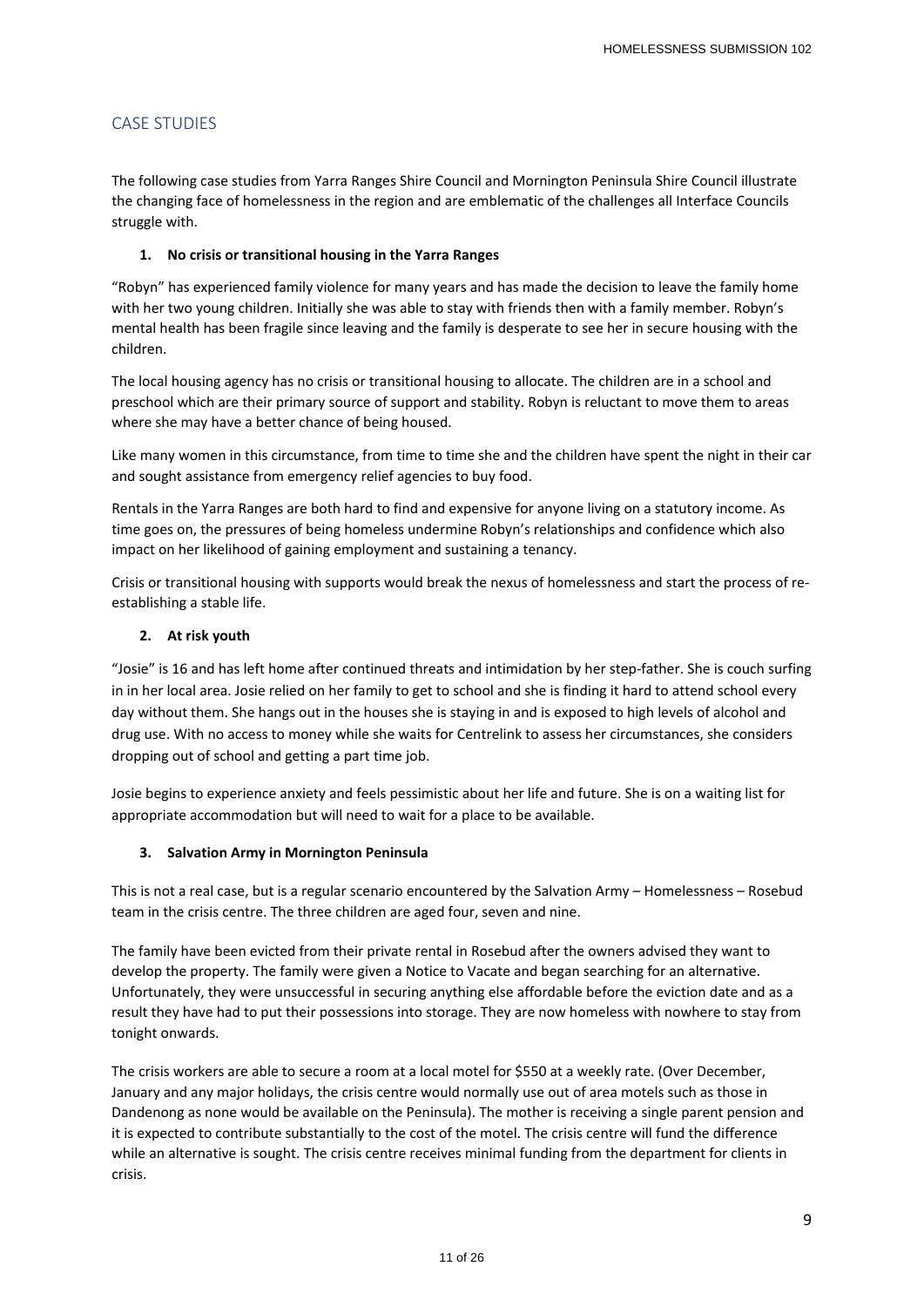While they are staying in the motel, they are all sharing a room. Facilities are limited and they have a small kitchenette to prepare food. They are expected to continue to look for private rentals and other alternatives such as caravan parks and appropriate rooming houses. This impacts their financial situation as they spend extra money on food, public transport and storage costs.

After six weeks in the motel, this family has some luck. The crisis team has managed to successfully refer them to a vacancy at Launch in Dandenong – the closest supported crisis accommodation. They are provided with Myki cards and begin the journey to Dandenong on public transport (about 1 hour and 45 minutes). The children are disadvantaged as they are taken out of school/kinder or childcare and sent to a new place on a temporary basis.

At this stage, in several situations people refuse to relocate and resort to other alternatives such as couch surfing and sleeping in cars in order to remain in their community. This may be due to part time work commitments or family that are relying on them. They may prioritise their children staying in school or may be anxious about a place they are not familiar with so far away.

The pathway from crisis accommodation such as Launch housing is into one of our transitional housing properties. In the Rosebud/McCrae area, there are five transitional housing properties for families. One family may occupy a property for over two years while waiting for priority public housing, which explains why these properties aren't readily available at the right time.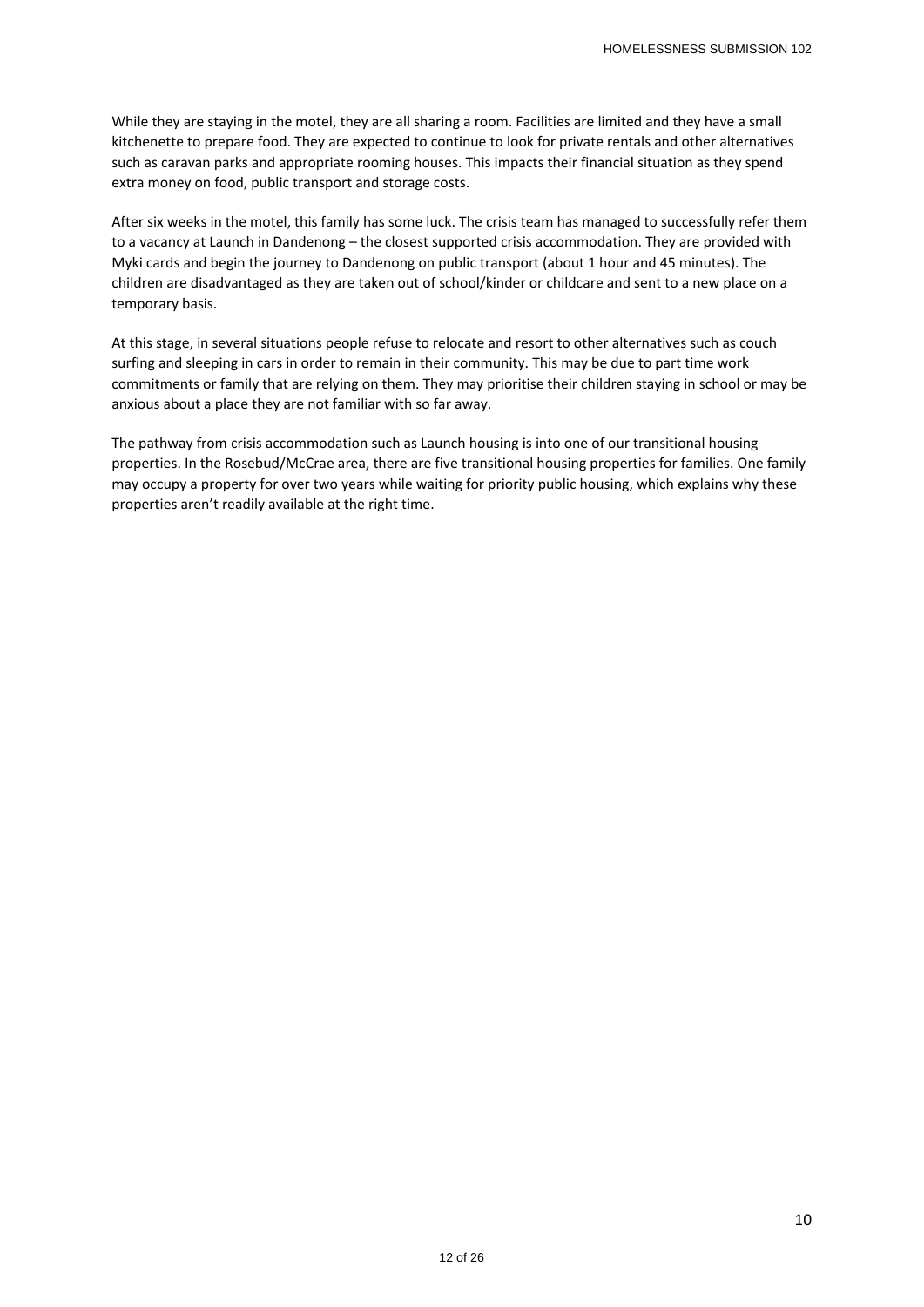## INTERFACE COUNCILS BUDGET SUBMISSION 2020‐21: SERVICE INNOVATION FUND

#### **Pilot project:** *Home as a Haven*

As part of the Interface Councils Budget Submission 2020‐21, Interface Councils developed a group of pilot projects that utilise innovative approaches, such as local commissioning, to revise the service delivery model and produce more positive outcomes for people as well as long-term savings for State Government.

In September, this pilot project was presented to members of Parliament including the following MPs:

- Treasurer Tim Pallas
- Minister for Suburban Development Marlene Kairouz
- Minister for Prevention of Family Violence; Women and Youth Affairs Gabrielle Williams
- Minister for Health Jenny Mikakos
- Minister for Child Protection; Disability; Ageing and Carers Luke Donnellan, and
- Minister for Jobs, Innovation and Trade Martin Pakula

Interface Councils is encouraged by the interim recommendations of the Victorian Royal Commission into Mental Health and believes there is an opportunity to capitalise on them to deliver services in a way that will change people's lives and improve critical parts of the health and human services system, such as in a holistic response to homelessness. In addition, recent reports by Infrastructure Australia and Infrastructure Victoria highlight affordable housing as a key component of social infrastructure and should be considered alongside this submission.

Service levels in the Interface Councils Region (ICR) are at a significantly lower level than the average for the rest of metropolitan Melbourne.<sup>12</sup> The gap in local service provision equates to more than a quarter of a billion dollars, which is demonstrated in the following statistics for the region:

- There are 52.3% fewer psychologists, representing an estimated \$57 million funding gap.
- There is 49.1% less family violence support, representing a \$17 million funding gap.
- There is 22.3% less mental health support, representing an estimated \$7 million funding gap.
- There is 13.4% less alcohol and other drugs support, representing an estimated funding gap of more than \$1 million.

#### **Project overview**

The *Home as a Haven* pilot project target gaps in essential services and aim to meet the specific needs of Melbourne's outer suburban communities. One of these service gaps is homelessness. The project is an assertive outreach program helping those experiencing, or at risk of, homelessness by providing housing support and specialist homelessness services.

Intervention techniques and targetted responses will be used to support individuals get back on their feet and into secure housing. It will provide assessment, referral, casework & case management, assistance to access emergency & supported accommodation, access to laundry, bathroom and cooking facilities, early & crisis intervention, ongoing support, assistance to access health & community services, emergency supplies & food packages. It must be noted that a risk to the outcome of this project is the lack of affordable rental housing across the region.

Yarra Ranges Council and Nillumbik Shire Council were identified as ideal areas to trial this new approach because there is a significant need to address this issue from both a social and public health perspective. In

<sup>12</sup> *Human Services Gap Analysis,* 2017; *One Melbourne or Two,* 2018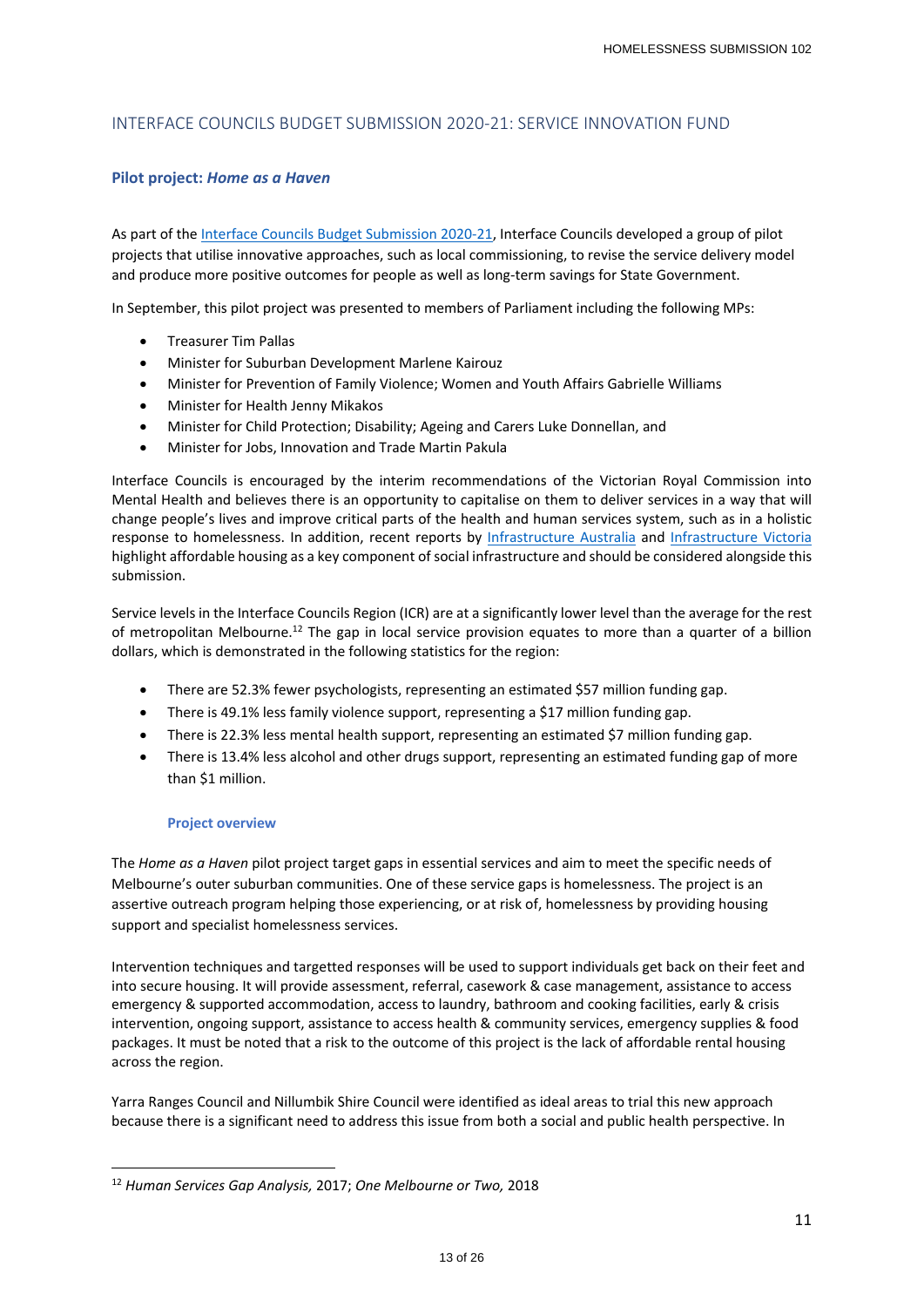total more than 1000 people are sleeping rough every night in these municipalities. Of this number, over 100 are women living alone and aged 55 and over, and 240 are people receiving the Disability Support Pension.

Yarra Ranges does not have any crisis housing, while Nillumbik Shire has some of the lowest levels in the ICR. Low income, mortgage stress and high rental costs increase the potential for a person to become homeless. According to 2016 Census data, both Yarra Ranges and Nillumbik have above average levels of households affected by mortgage stress, despite below average housing costs. The number of households affected by either rental or mortgage stress is typically highest in the most disadvantaged areas.

#### **Timing and stage of development**

The pilot project would run over a 12-month period. During this time the quantity and quality of outreach efforts will be monitored to determine improvements in individuals' health and wellbeing with the intention of reducing the number of homeless persons. This project does not request recurrent funding. It is scalable to apply to other Victorian municipalities.

#### **Benefits for State Government**

Ensuring access to affordable housing and health services is a growing concern for the most vulnerable in society. This evidence-based approach aims to drive housing reform in Victoria to deliver long=term sustainable outcomes across the sector. Research by consulting firm SGS Economics and Planning in 2017 estimated that the benefit of providing housing to a person who is experiencing homelessness in Australia equates to \$25,615 per person per year, through health cost savings, reduced crime and improved human and social capital. This supports the cost involved of providing outreach services, crisis housing and social housing.

This project would provide the following benefits:

- Reduce the demand on existing homelessness services through improving the overall health of individuals
- Contribute to reducing the number of individuals experiencing homelessness
- Generate greater understanding of the available services
- Reduce the cost to government services by approximately \$2,000,000 per annum

#### **Social and community benefits**

It is widely acknowledged that adequate housing, including the prevention of precarious housing, is a key component of health promotion or disease prevention.13 A safe and secure home is the basis on which strong individuals, healthy families and resilient communities are built.

This project seeks to improve health and wellbeing through assertive outreach and intensive case management support services designed to engage with individuals at risk or currently experiencing homelessness. It will provide individuals with increased capability for holding onto accommodation and to seek employment opportunities by promoting the recovery model. This is a person‐centred approach focused on inclusivity to empower individuals, with a strong evidence base.

It is estimated that this project will reduce the number of homeless people by 60% in the region through specific measures to improve physical health, mental health, social connectedness and overall wellbeing. When people are physically and mentally healthy, they are more likely to maintain their tenancies in their new accommodation.

<sup>13</sup> VicHealth, 2011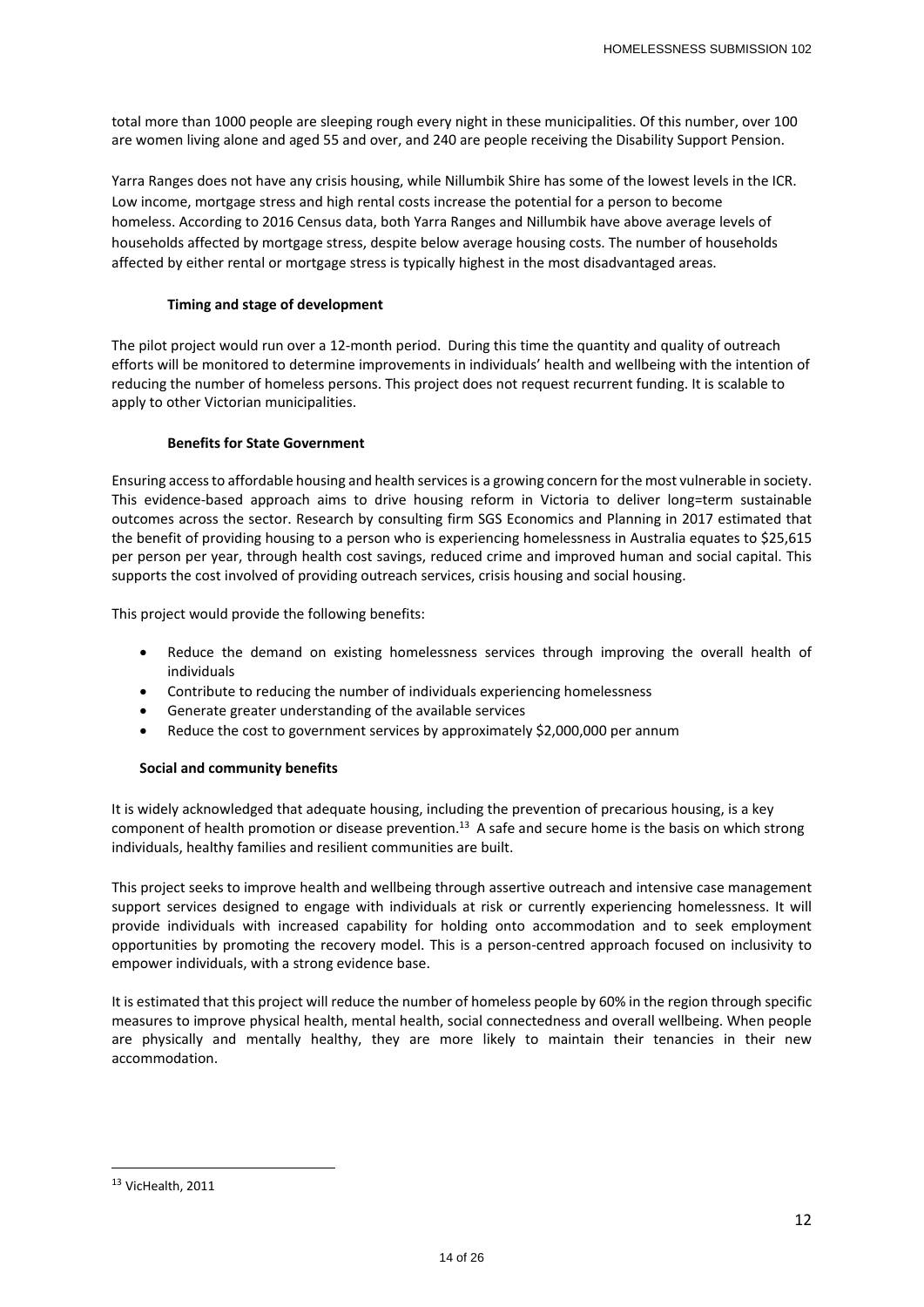#### **Partnership organisations**

Anchor Housing and Support Services is the key partner to Yarra Ranges Council. Anchor would work in conjunction with other health services, such as Inspiro and Uniting Care Australia to continue to deliver this program.

In Nillumbik, Melbourne Youth Support Service (MYSS), Frontyard or Vicky's Place (Melbourne City Mission) may be appropriate partners to consider.

#### **Costs**

The total cost of the pilot project will be approximately \$800,000. This will include the appointment of four homeless assertive outreach officers for a 12-month period per municipality. In addition to the salary expenses, there will be operating expense costs, supplies & on‐ground costs, project management and supervision expenses.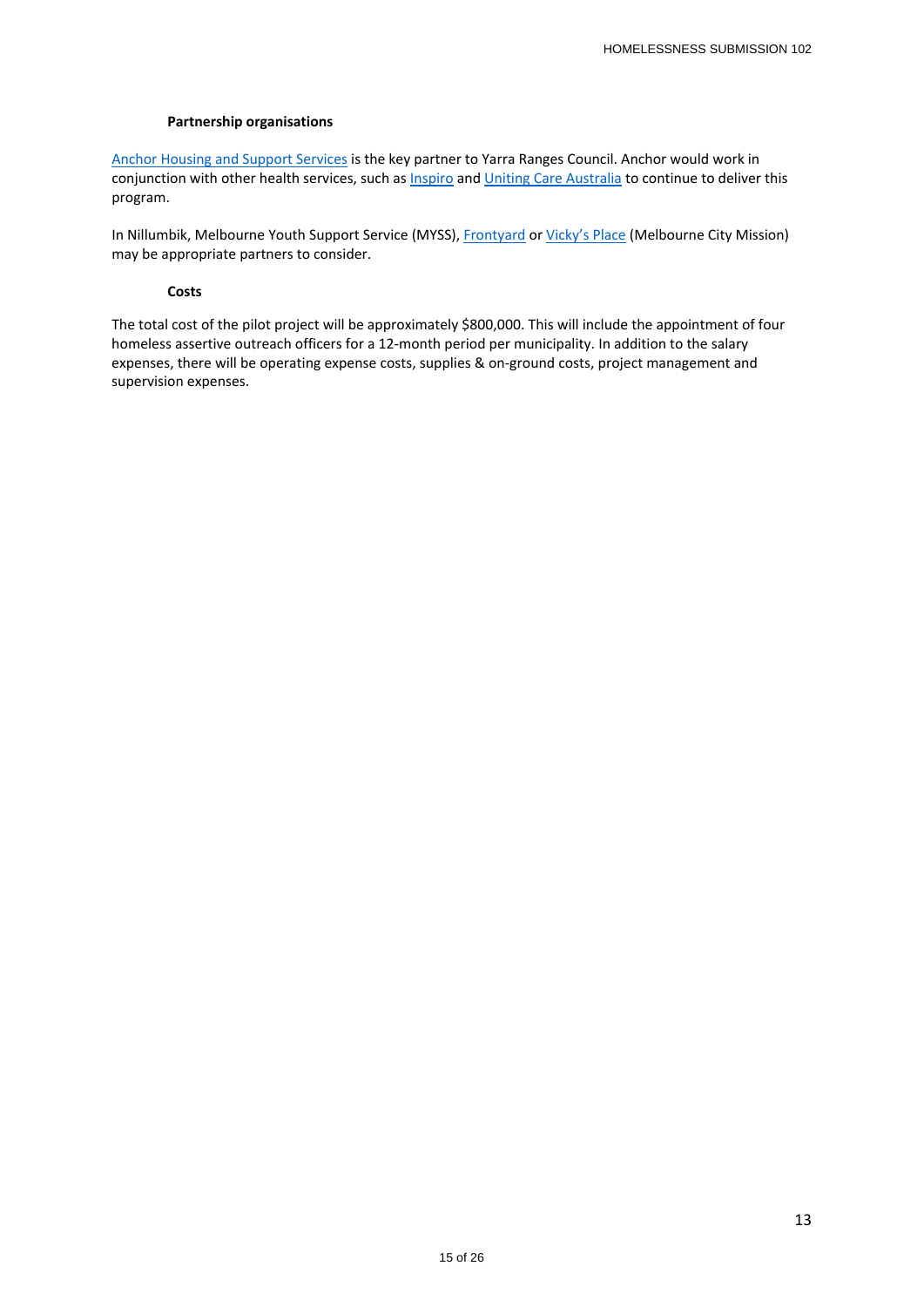### RESPONDING TO THE TERMS OF REFERENCE

### **CAUSE**

## *Investigate the many social, economic and policy factors that impact on homelessness*

Factors impacting homelessness are inextricably tied to those regarding systemic disadvantage. Social, economic and policy drivers of homelessness are complex and the subject of ongoing research.

Specific demographics are disproportionately vulnerable to homelessness and are less readily able to find appropriate and affordable housing. This includes people on such a low income they are unable to compete for rental properties with people with stable employment and a good rental record. These groups of people commonly include women, single persons, sole parent families, young people, older people, people living with a disability, people living with a mental illness, refugees and asylum seekers.

Housing insecurity can affect anyone. In recent times, vulnerability to becoming homeless has increasingly included professionals, households where partners separate and people who may have a prolonged illness that impacts their ability to pay their high mortgage or rent.

## Social factors

Social determinants in increasing or decreasing the prospect of homelessness include a person's social and cultural characteristics, environmental events and neighbourhood, community and demographic factors. The following social factors in particular lead to and exacerbate homelessness:

#### **A lack of local services to provide early intervention for mental health conditions**

- o Existing conditions are exacerbated when people are unable to reach basic services.
- o Often people only seek help in desperate situations that could have been prevented.
- o There are long wait times (sometimes in excess of three years) for social housing due to the lack of new social/crisis housing stock.

#### **Domestic and family violence**

- o This is consistently reported ‐ by Interface Councils and other sources ‐ as a leading driver of homelessness.
- o Women and children fleeing from violence are particularly affected.
- o Anchor reported family breakdown as a result of family violence as responsible for nearly half of all reported cases of homelessness.

#### **Social, physical and cultural isolation**

- o While this is a common issue among Interface Councils, each of the ten municipalities has unique demographics that must be taken into account.
- o For example, Yarra Ranges Council has a high percentage of new arrivals who are from refugee backgrounds. Many are families purchasing in the area who may feel the effects of a lack of cultural diversity and a mature service sector in this respect, as opposed to growth area Councils such as Hume City Council with established diversity and social supports in place.
- o Stigma and misconceptions about homelessness isolate people.

#### **Mental illness and public sentiment**

- Stigma around mental illness & addiction and historical trauma increase individual vulnerability to be homeless.
- o It is important to recognise homelessness can also cause declining mental health, rather than mental health being the cause of homelessness.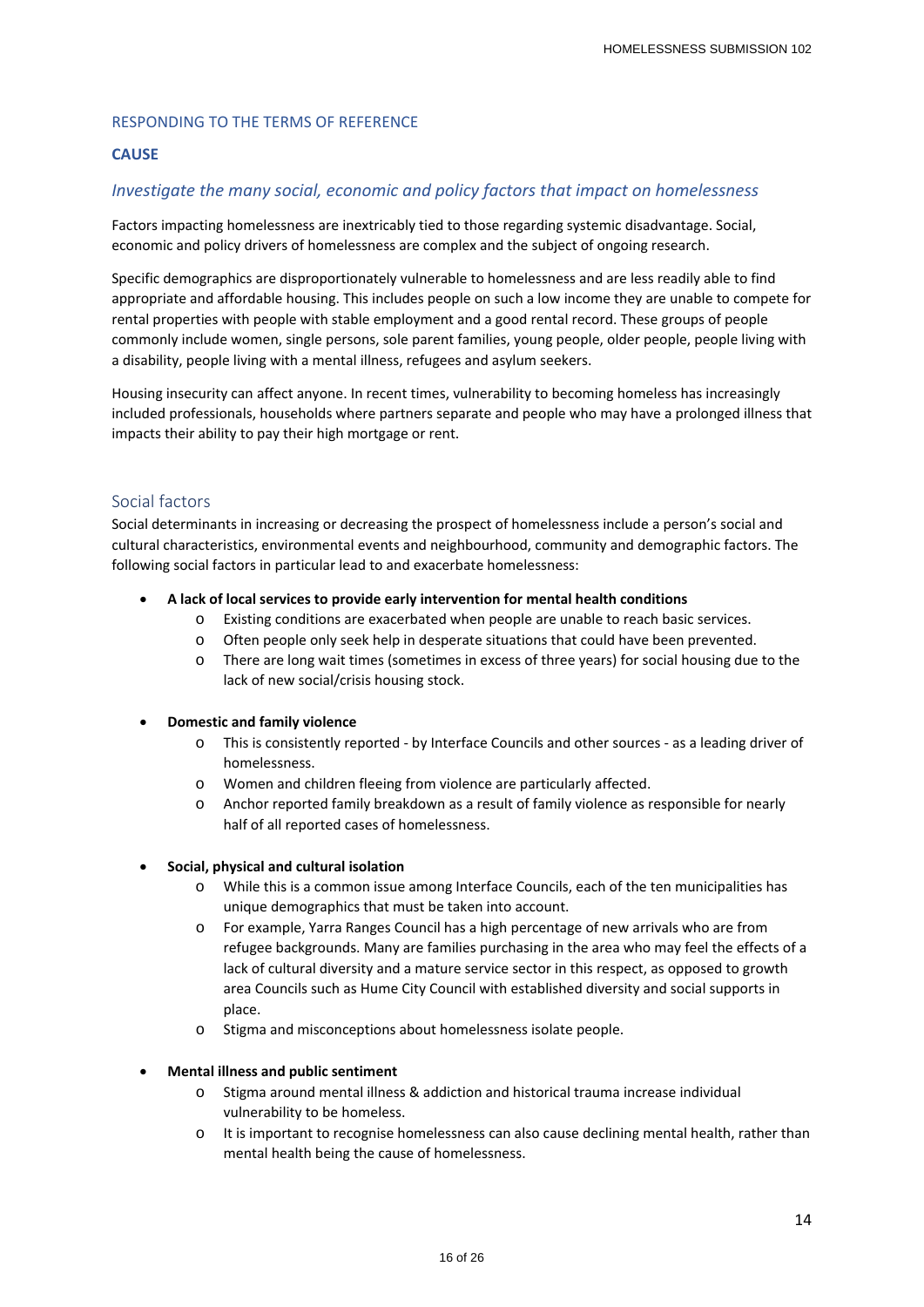- o The Interim Report by the Royal Commission into Mental Health acknowledged 'there is a growing understanding of the close relationship between trauma, poor mental health and mental illness, and increasing recognition of the need for trauma‐informed mental health treatment, care and support.'14
- Public misunderstanding and a lack of school-based education have a negative influence on the homeless population and surrounding conversation. This also impacts decisions about investments in new social housing as local community perceptions may come to the fore in planning decisions.

## **Cultural and linguistic diversity (CALD)**

- o CALD communities face more barriers to accessing housing than other demographics.
- o Aboriginal and/or Torres Strait Islander (ATSI) communities are also disproportionately affected by homelessness in the ICR.
- o City of Whittlesea has the greatest population of people of ATSI descent by Local Government area in Greater Melbourne (0.8% of the population compared with 0.5% of Greater Melbourne.)
- o ATSI women are overrepresented in the homelessness population. For example, one in four women presenting at a homelessness service in Whittlesea is of ATSI descent and 14% of Victoria's asylum seeker population lives in the municipality.

## **Limited or zero crisis/transitional housing**

- Limited housing solutions for vulnerable communities exacerbate existing conditions.
- o Some organisations in the ICR use money from the Housing Establishment Fund to "buy beds" for people to live in motels, caravan parks, backpacker accommodation and rooming houses because there is no other choice. These options are expensive, often unsafe and unhygienic and not suitable to meet the needs of highly vulnerable groups such as women and children escaping family violence.
- o The quality of crisis and transitional housing is often unacceptable. Private rooming houses are expensive and can leave people with no disposable income for food, transport etc.

## **2009 Black Saturday bushfires**

- o Weather will always have a disproportionate impact on the homeless and at risk groups, while simultaneously increasing that cohort.
- o The ongoing environmental and social impact of the Black Saturday bushfires is still an issue for Local Councils such as City of Whittlesea, Yarra Ranges and Mitchell Shire Council.
- o Bushfires have the potential to strip people of their housing and exacerbate vulnerabilities in both urban and rural areas.
- o The link between natural disasters and family violence is important for the Committee to recognise. It is explored in detail in this report by the Australian Institute for Disaster Resilience.
- o Domestic and family violence levels increased after Black Saturday. Homelessness, unemployment and increased alcohol and drug use are characteristic of the disaster recovery period.15
- o Governments and service providers need to take extreme weather conditions into consideration preemptively. This is a challenge in areas of bushland in particular, such as Yarra Ranges, where people camp in the forests.

<sup>14</sup>https://rcvmhs.vic.gov.au/download\_file/view\_inline/2175l; p39

<sup>15</sup>https://knowledge.aidr.org.au/resources/ajem‐apr‐2013‐the‐hidden‐disaster‐domestic‐violence‐in‐the‐aftermath‐of‐ natural‐disaster/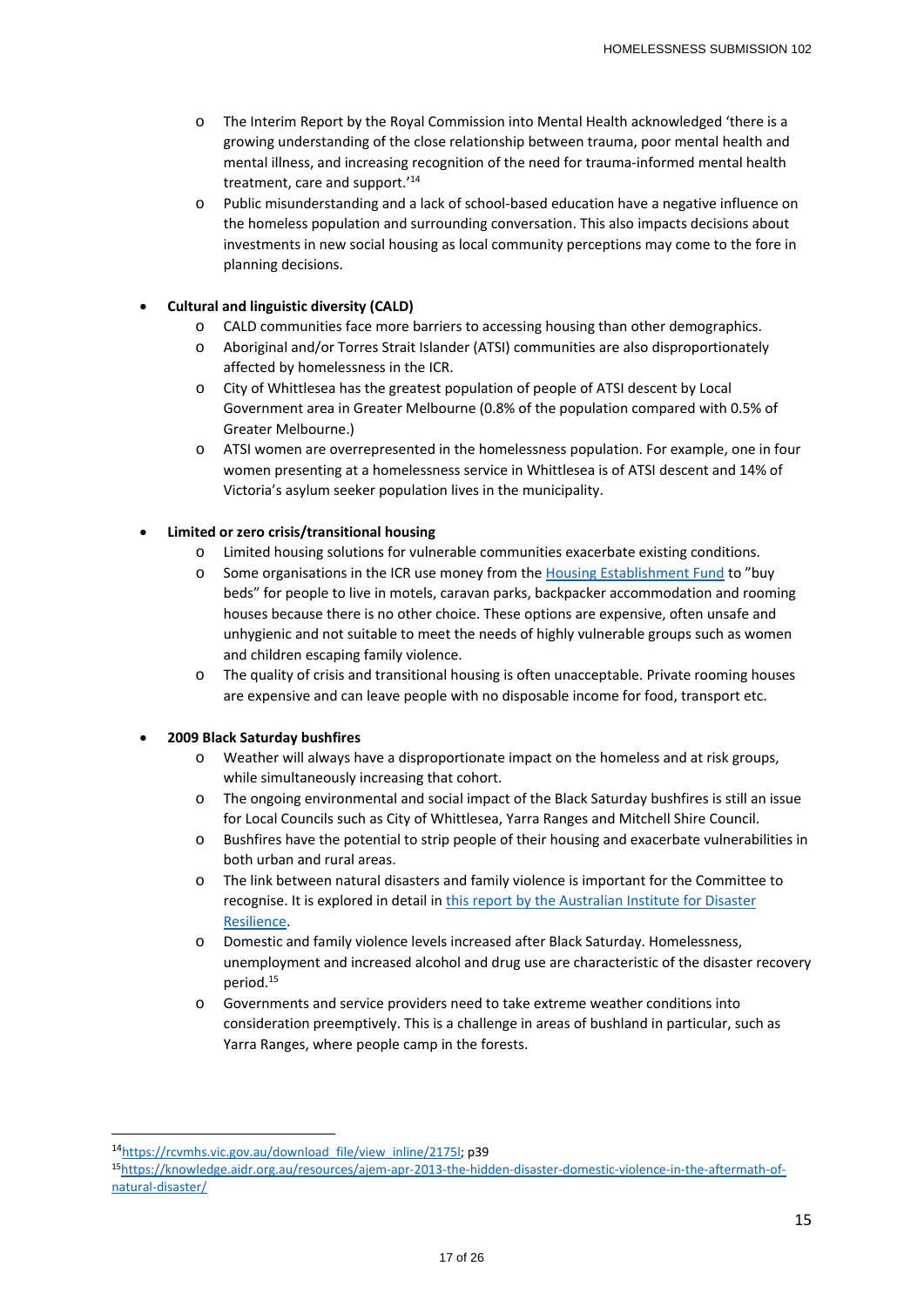## Economic factors

The following economic factors lead to and exacerbate homelessness:

### **Lack of affordable housing stock**

- o This is a core driver of homelessness across the ICR.
- o There is not enough appropriate housing for the growing population.
- o There are no appropriate transitional housing solutions for those at risk.
- **Lack of coordination between services**
	- o This is a well‐documented driver of increased homelessness in Australia.
	- o This is particularly significant regarding family violence prevention efforts in the region.

#### **Private rental costs and mortgage stress**

- o On average, over 13% of households in the ICR experience mortgage stress this is higher than the average for metropolitan Melbourne and the rest of Victoria.16
- o Some municipalities have even higher rates than this average, such as Whittlesea which has 19% of people (or 12,613 households) experiencing housing stress.

#### **Cost of living expenses**

- o Basic costs required to live do not correspond with wages for low and moderate income workers.
- o Expenses are exacerbated by costs associated with long travel distances, which are often required to be made in private vehicles.
- o Centrelink payments do not cover housing or essential expenses such as utility bills, transport, groceries, education and medical bills.
- o Financial vulnerabilities mean people are less likely to seek out the services they need to prevent them from becoming homeless due to associated costs.

## **Lack of local and diverse employment opportunities**

- As well as not being diverse, jobs are unstable in the region.
- o There is a lack of employment for low skilled residents and a lack of local white collar employment opportunities.

## Policy factors

The following policy factors lead to and exacerbate homelessness:

- **Policy emphasis and clarity** 
	- o Some Interface Councils reported a lack of clear policy related to homelessness from the State Government.
	- o Public health policy that prioritises early intervention, early treatment for mental health conditions and coordination between agencies is vital but is not commonplace.
- **State‐owned land for social housing** 
	- o Victorian social housing is limited in supply and does not meet increasing demand.
	- o State‐owned and under‐used land should be tapped into to develop new social housing applying current models e.g. Launch Housing and VicRoads.
	- o There is a need for greater transparency in this area to clarify the role of Local Councils in this process. For example, as planning authorities, advocates and partners in developing new social housing on state‐owned land.

<sup>16</sup> *Interface Councils Liveability Snapshot,* 2017; p18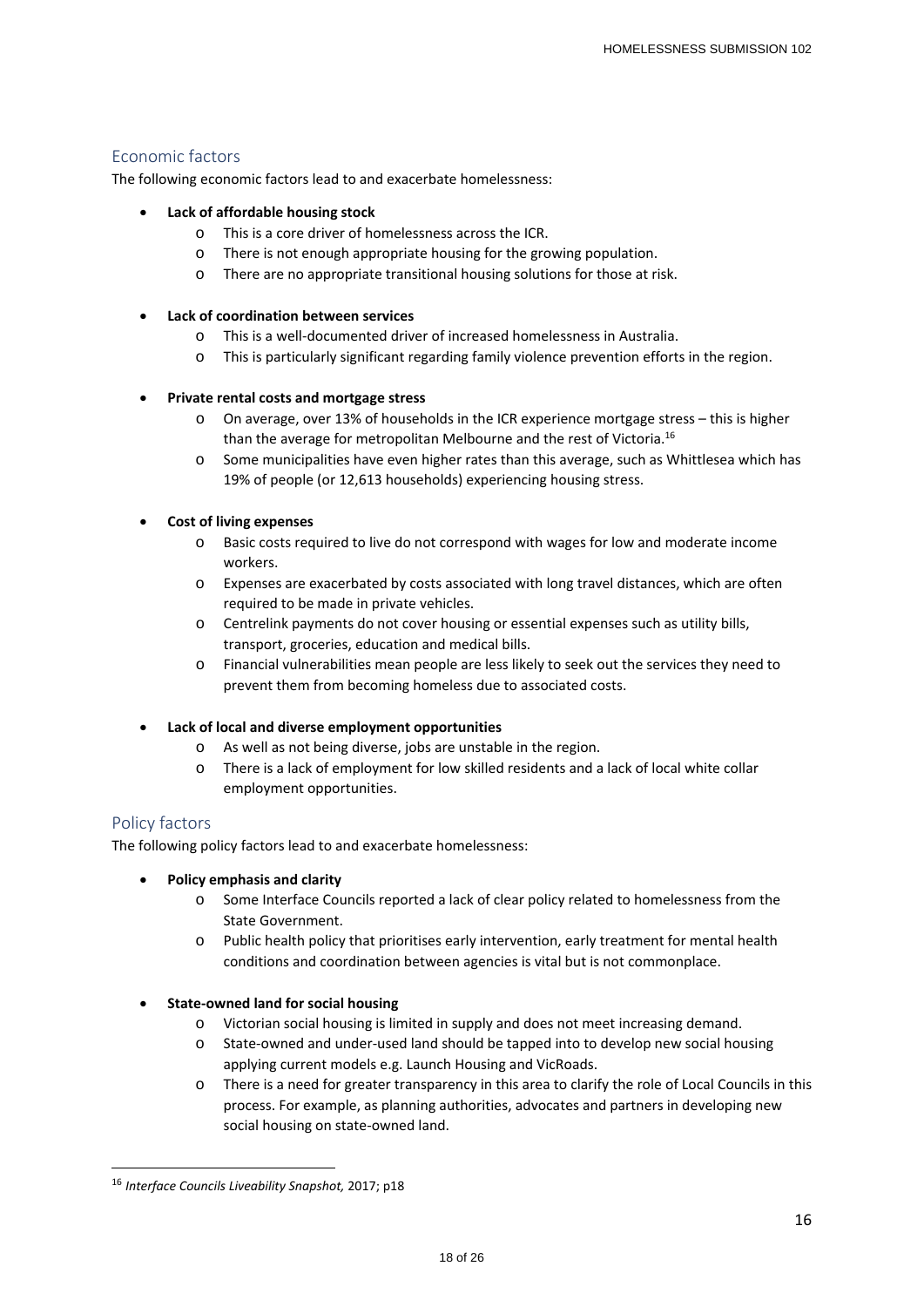#### **Development and planning policy revisions**

- o Mandating inclusionary zoning is critical for the provision of social and affordable housing to keep up with population growth as well as the servicing of social housing tenants.
- o There are existing opportunities in growth areas to increase the amount of affordable housing if specific provisions are included in Precinct Structure Plans and other land use planning documents and the Victorian Planning Act.
- o There is no requirement that new developments include social/affordable/crisis housing in growth corridor developments and this is a significant missed opportunity.
- o The reliance on voluntary S173 agreements between developers and Councils to include social and affordable housing in new developments is problematic. This only delivers a very small number of dwellings, if any, and is costly to all involved.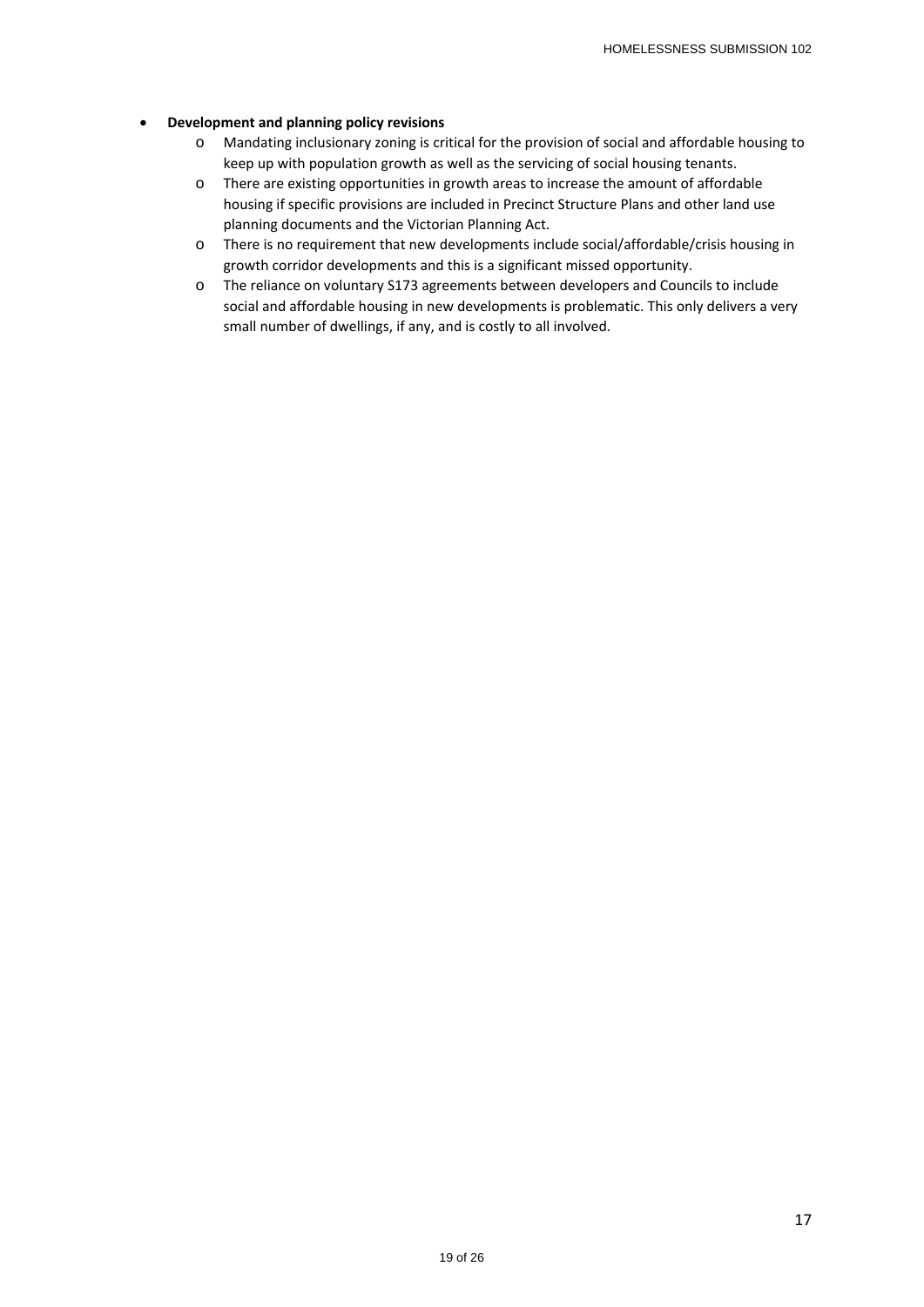#### RESPONDING TO THE TERMS OF REFERENCE

#### SOLUTIONS

# *Identify policies and practices from all levels of government that have a bearing on delivering services to the homeless*

### FAMILY VIOLENCE SUPPORT

Residents of the ICR experience family violence at higher rates than the rest of Victoria. There is a significant lack of resources and support services to provide early intervention or prevention measures locally. Family violence data in the Human Service Gap Analysis shows there is a gap of service provision of over 49% in this area compared with the metropolitan Melbourne average.

Interface Councils acknowledges the Victorian Government is committed to implementing all the recommendations of the Family Violence Royal Commission and the interim recommendations from the Royal Commission into Mental Health. The Family Violence Reforms currently being rolled out will have a significant impact on the delivery of Child Protection and ChildFIRST services across the state.17 However, the gap of over \$27 million in family violence support centres<sup>18</sup> is concerning. Compounding this issue is the difficulty quantifying demand when there are very few local services to record it, or none at all.

A key point of referral and data repository for family violence response and support is The Orange Door hub. The geographical locations of the ten municipalities mean that more than one hub is needed. However, no Orange Door hubs have been established, or are in the pipeline, for the region. The impact of not having a local hub inhibits outreach capabilities and stretches the "hub and spoke" model to breaking point.

Interface Councils is advocating for an Orange Door hub to be established in the ICR at a both a group and individual Council level. IFC has met with both the Minister for the Prevention of Violence Against Women and Family Safety Victoria more than once in recent months to discuss this issue further. While Interface Councils acknowledges certain services need to be in place before a hub is established, this situation poses a "chicken and egg" scenario for Local Councils with those at risk members of community suffering most.

Without adequate family violence and mental health support, there is increased risk that the most vulnerable groups in the region will more readily end up homeless. Limited services exist at the moment and increased funding, more accessible support and a holistic approach focusing on prevention is urgently needed.

 <sup>17</sup> *Human Services Gap Analysis*, 2017; p43

<sup>18</sup> Ibid; p8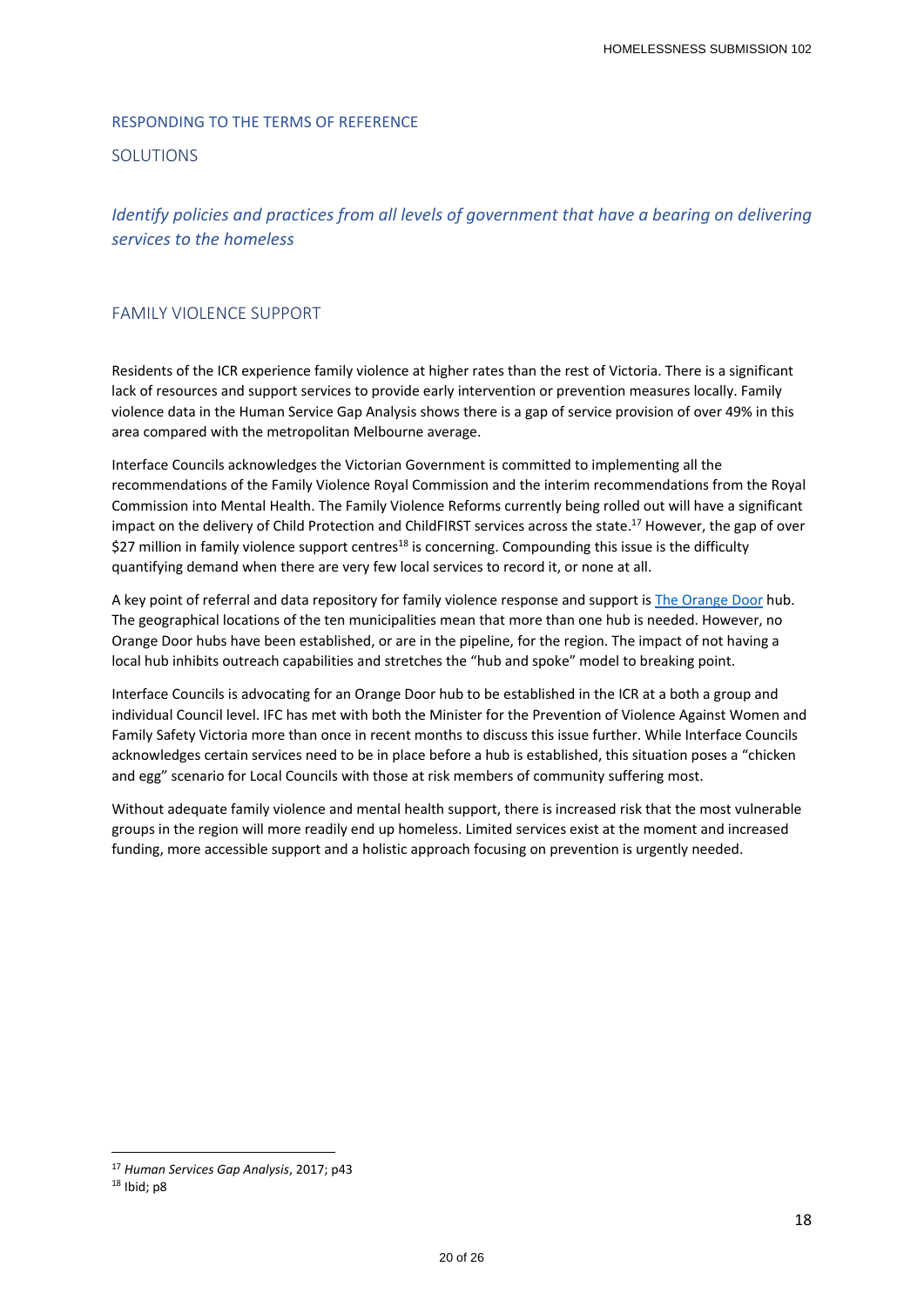

Mitchell Shire Council has one of the highest rates of domestic and family violence among Interface Councils and across the rest of Victoria, with 2,147.5 incidents per 100,000 people. This is the  $11<sup>th</sup>$  highest rate of family violence for LGAs in Victoria, and almost double the state average.

Mitchell Shire has areas of very high socio‐economic disadvantage. Notably Seymour, Broadford and Kilmore are all below the state average on the Index of Relative Social Disadvantage. Seymour is within the bottom 9% for relative disadvantage.

The graph above (supplied by Mitchell Shire Council) highlights the scale of this challenge and compares Mitchell with other Local Councils in the neighbouring areas.

# EARLY INTERVENTION AND ASSERTIVE OUTREACH

Early intervention and assertive outreach are core components of an effective systematic response to homelessness. There is considerable evidence, from a local and state perspective, that shows the value of prevention services for people at risk of homelessness. As noted in this submission already, this critically intersects with the need for housing stock where people can live safely, affordably and securely.

However, the capacity for Interface Councils to support their residents experiencing homelessness is severely restricted due to insufficient homelessness services and affordable, appropriate housing, or none at all. For example, Hume City Council has the seventh highest number of people experiencing homelessness in Victoria yet lacks a local access point. The closest available access point is located in Glenroy, which services a large geographical area that includes Broadmeadows in the south east, Craigieburn in the north and Sunbury in the north west. Within the larger cohort needing outreach and early intervention services, there is a big proportion of homeless and 'housing‐vulnerable' residents from CALD backgrounds needing effective and culturally‐appropriate early‐intervention services. Increased funding for early intervention is essential to identify people who are at risk before they actually become homeless. Because a significant portion of people are in marginalised or living in overcrowded housing arrangements, more resourcing is critical to prevent the cycle of homelessness continuing in outer suburban communities in particular.

Although many individual Councils partner with a range of agencies and organisations that deliver some outreach services, there is an acute need for an increase in this type of service and for more service providers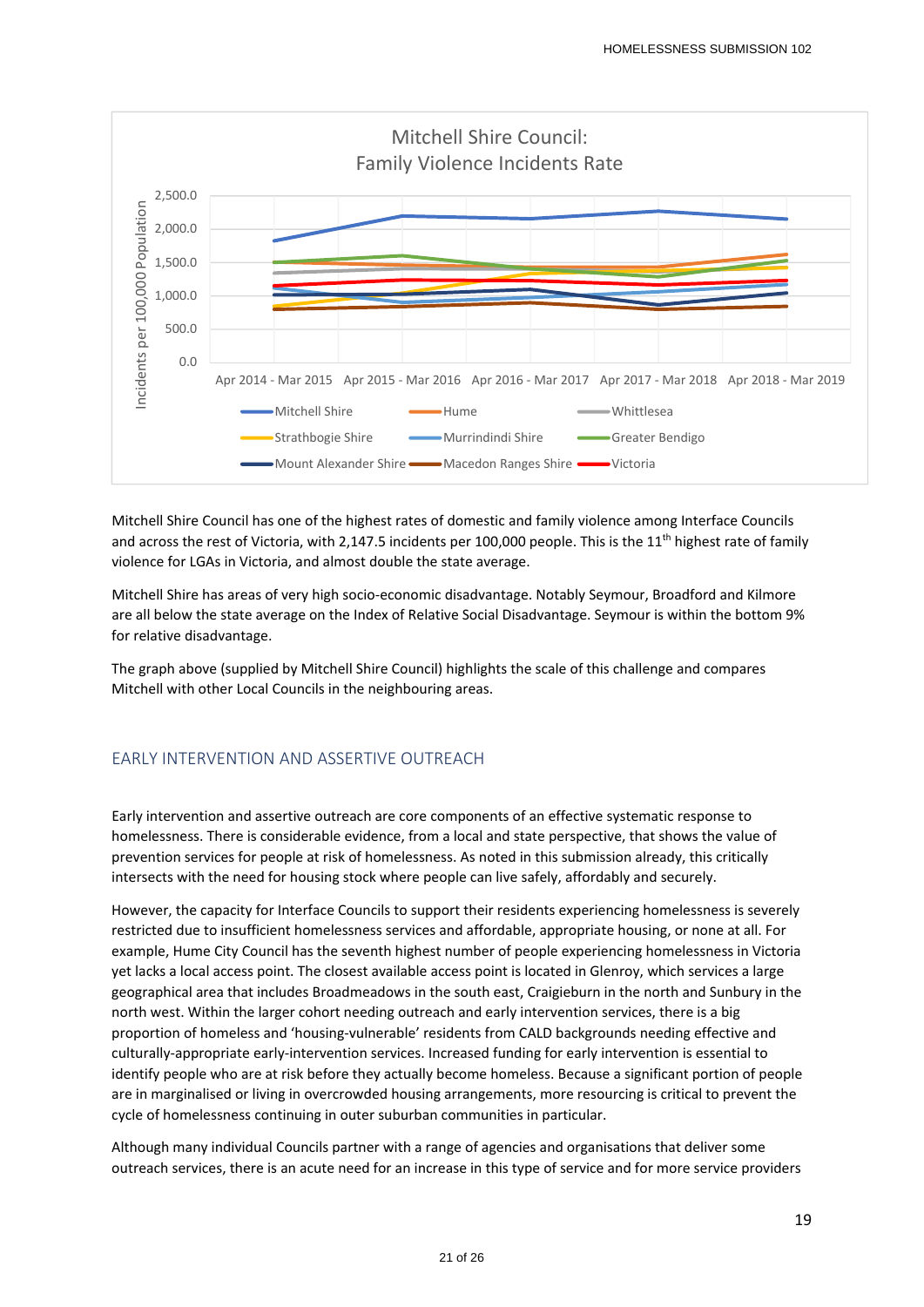to be located in, and based from, Interface Councils. This is because the effects of service providers and clients having to travel long distances to and from services is a major barrier to assistance. The effect this has on residents ranges from an increased expense to not using the service at all and therefore it is common for any efforts to do with early intervention to fail.

Given the lack of localised services, the provision of outreach services would ensure local communities have more access to early intervention measures and response efforts.

Further, according to Wyndham City Council, over 50% of people presenting to homelessness services in Wyndham City do so in crisis. This is the opposite trend to other IAP services across Victoria.<sup>19</sup> Intervention measures such as appropriate housing advice, referrals and knowing where to go for help before a crisis point transpires are crucial.

There is an opportunity to leverage and adapt what is already working locally. The following programs and services have positively impacted local communities in Melbourne's west:

- The West Justice Mortgage Stress Program has prevented homelessness in 100% of cases in their management.
- The Geelong Project is a ground-breaking early intervention program that tackles youth homelessness by identifying the risk profiles of high school kids by using the Australian Index of Adolescent Development.
- The State Government's Private Rental Access Program (PRAP) service provides a brokerage service preventing people from falling through the gaps into homelessness and into the private rental market.
- The H3 Head Leasing Scheme not only provides Head Leased accommodation but also support to help people maintain housing and attempts to break the cycle of homelessness.
	- Within H3, a number of prevention services exist and prevent homelessness by responding, assessing and case managing clients to maintain or support their current circumstances.
	- o For example, Uniting Wyndham's H3 Early Intervention Program, H3 Rough Sleepers program (outreach capacity), MCM young person's outreach program and Whitelion's outreach program.

## SOCIAL, COMMUNITY AND CRISIS HOUSING

An effective and affordable housing system is a fundamental component that is a requirement that urgently needs redressing to assist with the homelessness problem.

Limited resourcing across the continuum of social and affordable housing means there is an inadequate supply of solutions to homelessness in the ICR. For example, in the City of Whittlesea and Yarra Ranges Council there is no operational crisis housing at all. This can mean people are exposed to unsafe and inappropriate solutions are relied upon in times of crisis, including budget motels, caravan parks and rooming houses. Municipalities are not allocated appropriate shares of resourcing and this has led to more disadvantages socio‐economic profiles over time in some municipalities. Local Councils have reported that State Government resourcing of social housing has no transparent geographical criteria, which is problematic. Once homeless individuals and families access crisis accommodation, the transition to long-term and sustainable housing is often a drawn out and difficult journey. The gap in social housing required to house people continues to grow and requires urgent action.

There is very limited youth crisis accommodation in the ICR. To access vacancies, young people often need to travel alone to places far away from their municipality and support systems. For example, in the Mornington Peninsula, young people may need to travel to inner Melbourne, Dandenong, Box Hill or Ringwood. For people

<sup>19</sup> Unisons Housing Research Lab Report dated August 2018 ‐https://www.unison.org.au/cms\_uploads/docs/6075‐‐unison‐‐ rmit‐research‐report‐no‐1‐‐diversity‐and‐complexity‐(web‐ready).pdf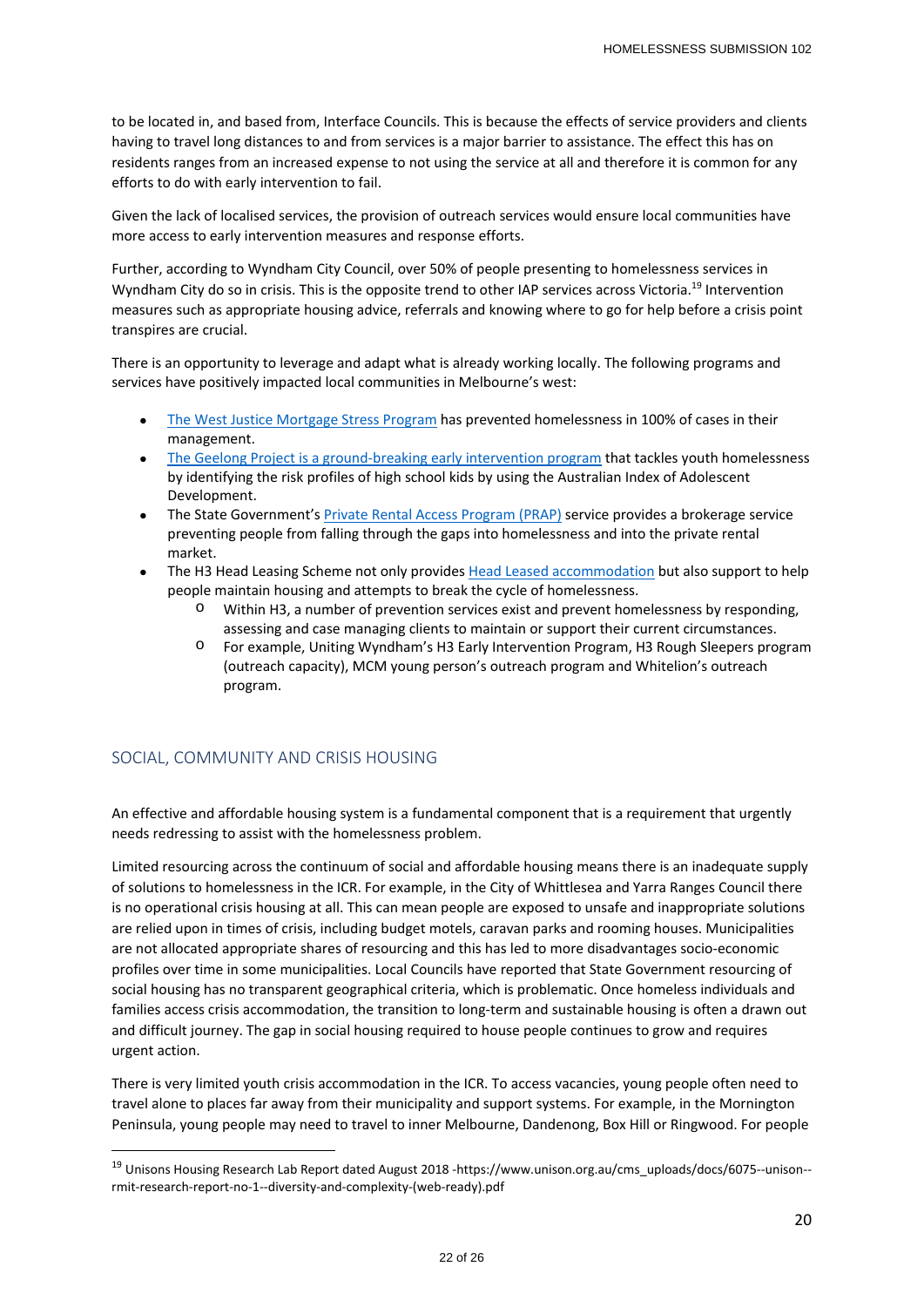in Whittlesea, to access Haven Home Safe, the mandatory first step to access specialist services, is located in Preston. This is extremely difficult for people to get to and requires private transport or a lengthy trip on public transport. For many, this barrier will mean they will not make the effort at all. The opening hours further prevent people from making the trip, with the service only open before 5pm on weekdays.

Although the National Disability Insurance Scheme (NDIS) enables housing payments for Specialist Disability Accommodation, there is still a deficit of this type of accommodation. Some of these potential providers approach Councils for financial assistance or land in order to make their projects viable. In Whittlesea, a recent survey of residents living with a disability found that 67% of respondents said affordability was a barrier to living in their preferred housing. In addition, 22% could not afford to live in their preferred area, 27% could not afford adequate home‐based support and 18% could not afford housing with appropriate accessible design features.

Interface Councils supports the *Homes for Victorians* strategy and its whole‐of‐government response to addressing housing affordability and increasing the supply of affordable and social housing. However, the ICR must be treated as having unique requirements in this area and forward planning must follow accordingly.

## INTEGRATED PUBLIC TRANSPORT

The social and economic factors that impact the homelessness cohort already identified in this submission are magnified by a widespread lack of access to integrated public transport. Better utilisation of our existing roads and an increase in public transport would support access to the services that assist with homelessness relief.

VAGO acknowledges historical deficiencies and underfunding in this area, which includes a lack of adequate planning in growth areas in particular. 20

In the ICR, just over 55% of residents live near public transport. This is 40% lower when compared to middle and metropolitan Melbourne. In addition, 75% of residents travel to work, school and supermarkets by car. The congestion, and associated health risks, residents experience is a reflection of the lack of transport mode choice and hence the car-dependency in the region. Almost one in five ICR residents have a two-hour or more daily commute to work, which is higher than middle and metropolitan Melbourne.<sup>21</sup> These figures take on a new significance when you consider a single parent family trying to maintain a household after leaving a domestic violence situation.

In addition, the inadequate provision of bus services and routes means those who are homeless are not able to access specialist services as required when they don't own their own vehicle. Between 2006 and 2016, the shift from vehicle‐based transport to public transport for Interface Councils labour force participants has been much smaller than trends observed for labour force participants outside of the ICR, whose proportion of vehicle-based travel has declined from 76% to 70%, with the proportion of public transport usage increasing from 12% to 16%.22

For example, Mornington Peninsula Shire has the second lowest provision of public transport per person in metropolitan Melbourne, which impacts vulnerable and socially disadvantaged residents most. 82% of the Shire has no public transport at all.

The lack of a cross-peninsula service also means that those from the Western Port side are not able to get to any other services on the Port Phillip side (i.e. Rosebud – the only office in the municipality supported by The Salvation Army Homelessness Service).

The lack of both bus and train services in the area prohibits the majority of the community to have a direct and timely link to Melbourne's CBD and other areas where there are emergency accommodation options and job opportunities. Currently, residents around the peninsula have to go to a station on the Stony Point line, which then connects to Frankston station, to get to the CBD. This service varies in frequency from one and a half to

<sup>20</sup> https://www.audit.vic.gov.au/report/coordinating-public-transport?section=

<sup>21</sup> *Interface Councils Liveability Snapshot,* 2017; p2

<sup>22</sup> *One Melbourne or Two, 2018*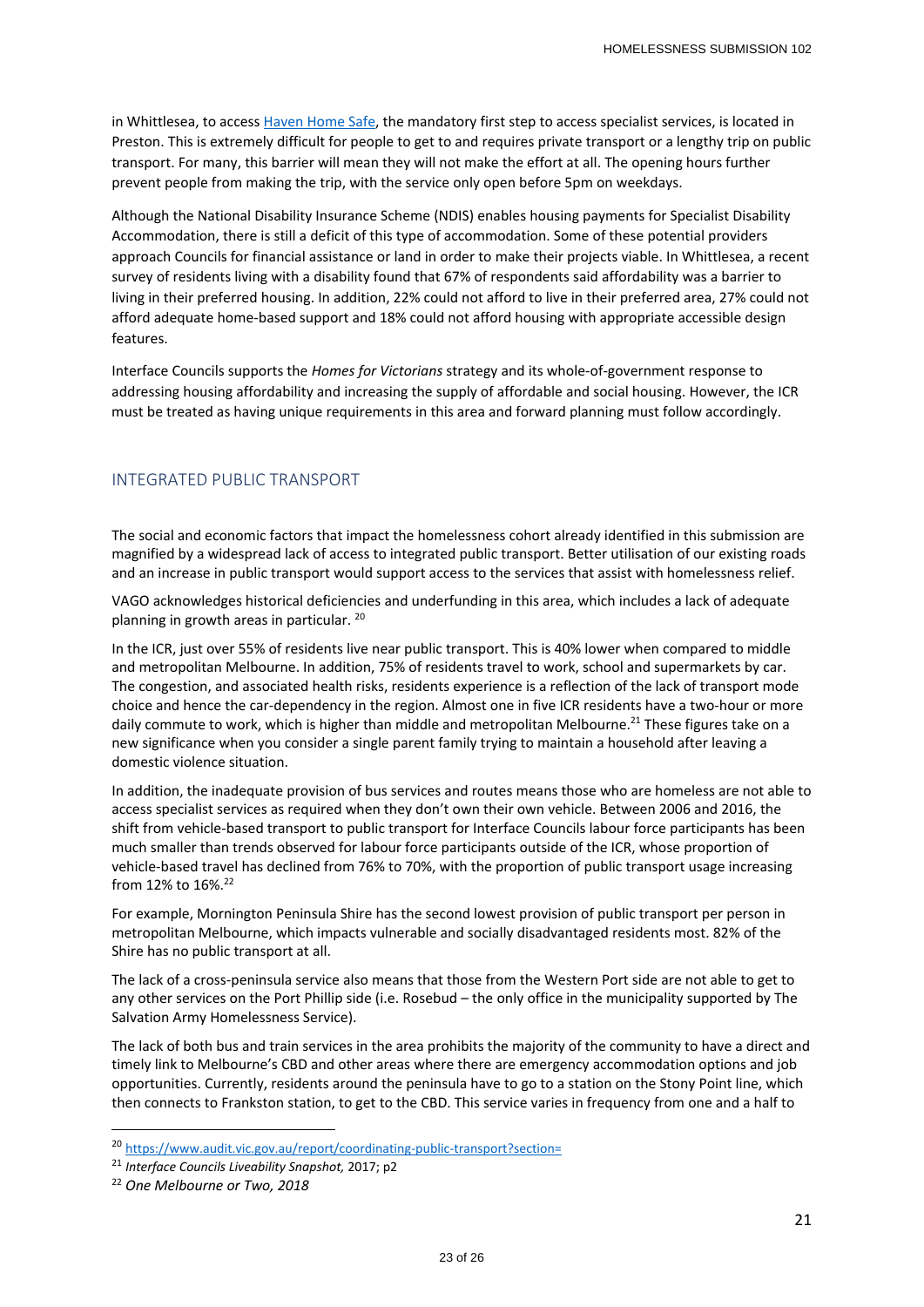two hours with limited services on weekends. This has a big impact on users, as some emergency accommodation, job opportunities or specialist services require residents to travel into the CBD after normal working hours.

In the long term, integrated transport planning is urgently needed for growth corridors, with meaningful Local Council engagement embedded into that process. Forward planning in terms of bus routes, connectivity with train timetables and improving services is necessary for new communities but is not included in State Government processes currently.

## RECOGNITION OF LOCAL GOVERNMENT'S ROLE

The reach of Interface Councils across local communities is unrivalled and there are many opportunities for this to be better utilised by State Government. The group occupies a unique position as the State Government's "early warning system" because they are the tier of government closest to the community and therefore have the greatest insight into local needs. They have oversight of and administer various networks, which can be better utilised to assist with homelessness prevention and service coordination. However, in general the capacity for Councils to do this work is limited due to insufficient resources.

Support for family violence is best implemented at a local level, with local solutions and with local leaders and community at the forefront. Gender equality principles can be embedded across multiple community settings and services such as youth, kindergartens, maternal and child health, family day care and aged services to tackle one of the determinants of homelessness over the longer term. Funding to support this, and Local Council's work in partnership with others, would strengthen the ability of Interface Councils to respond.

Based on the diverse needs of individual communities (including culture, language, migrant experience, demographic, economies and geographies), state‐ or nation‐wide strategies will get the most traction if implemented at the local level using existing services and infrastructure.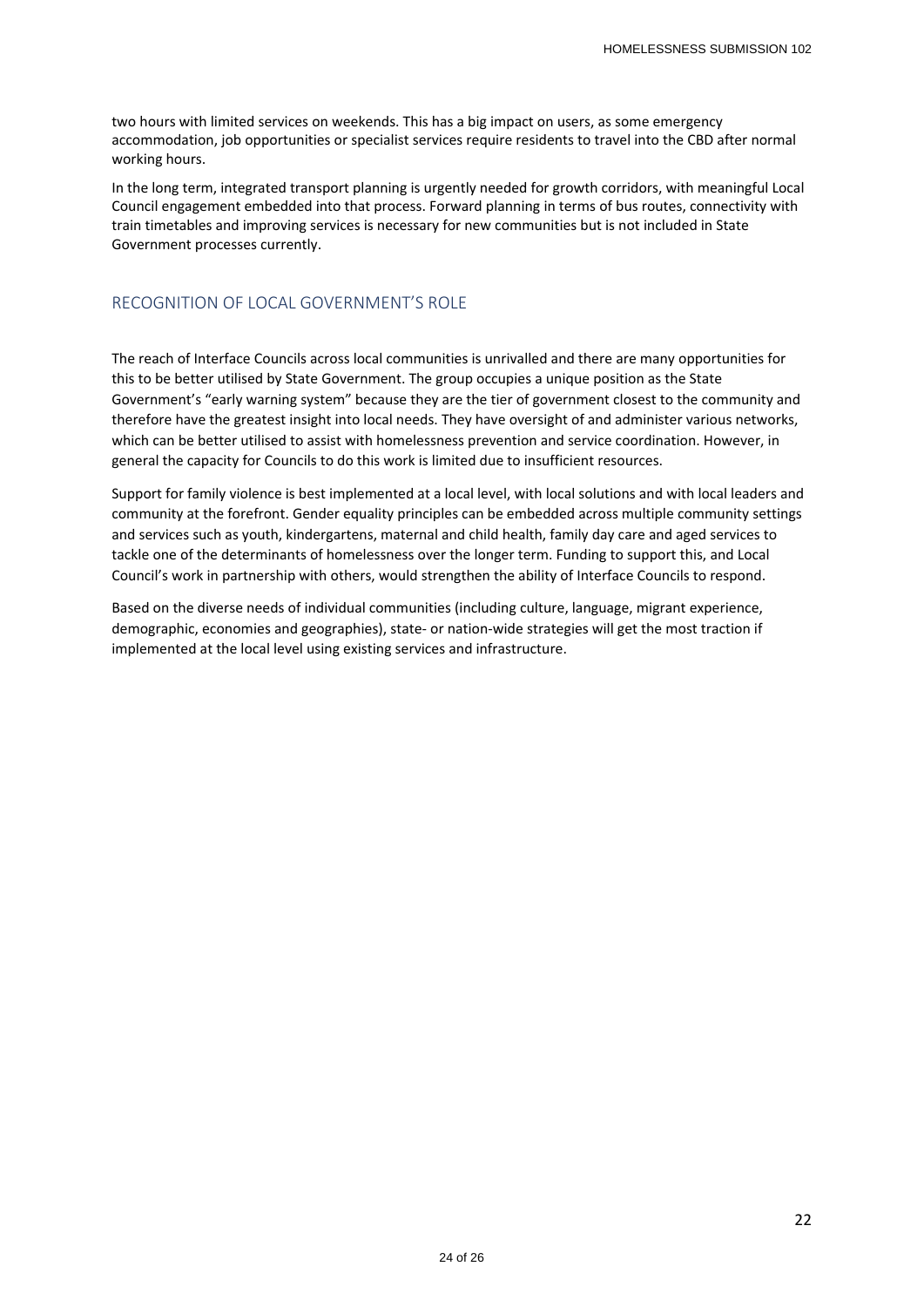# RECOMMENDATIONS

Interface Councils is committed to working with State and Federal Governments to reduce the rate of homelessness in local communities and recommends:

- Sustained non‐partisan commitment to provide ongoing funding to drive grassroots, whole‐of‐ population, early intervention and primary prevention initiatives. These measures must be pursued at a large scale over an adequate length of time.
- $\triangleright$  Appropriate national, state and local housing strategies that address homelessness and a requirement for Local Governments to conduct housing needs analyses every four years and produce a strategy with an action plan in order to meet the future needs of an expanding population. This must include appropriate funding to ensure implementation.
- $\triangleright$  Change the Victorian Planning Act to require mandatory inclusionary zoning in developments of scale.
- $\triangleright$  State Government funding to support service delivery required at a local level to assist those at risk of homelessness or those who are already homeless. Assertive outreach models should be a central tenet of this.
- $\triangleright$  Establish Orange Door hubs or similar coordinated access points in the Interface Councils Region. This should include access to appropriate accommodation plus preventative wrap‐around services to enable appropriate first-time responses to those who need it, when they need it.
- $\triangleright$  Provision of services that are locally accessible and culturally appropriate for women, children, queer people, the elderly and people with a disability.
- $\triangleright$  Greater financial support for Local Governments in the prevention of family violence, particularly regarding early intervention and prevention measures. Consider innovative models of housing women and their children escaping family violence and implement pilot programs as a matter of urgency.
- A commitment to school‐based programs that promote greater respect for women and gender equality that include financial literacy. For example, the Respectful Relationships program should be rolled out to all non‐government schools and across early years providers.
- $\triangleright$  Greater accountability and regulation across the sector against recognised standards. For instance, there needs to be a commitment to reform the standard of rooming houses, and a commitment to better fund and integrate crisis accommodation with other types of accommodation. Consider setting rent caps for rooming houses to prevent exploitation by private owners.
- Greater value to be placed on resourcing and staff in the services sector; staff need to be recognised, professional and upskilled.
- $\triangleright$  Provision of adequate and secure tenure accommodations to divert families and young people away from the already overwhelmed homelessness sector.